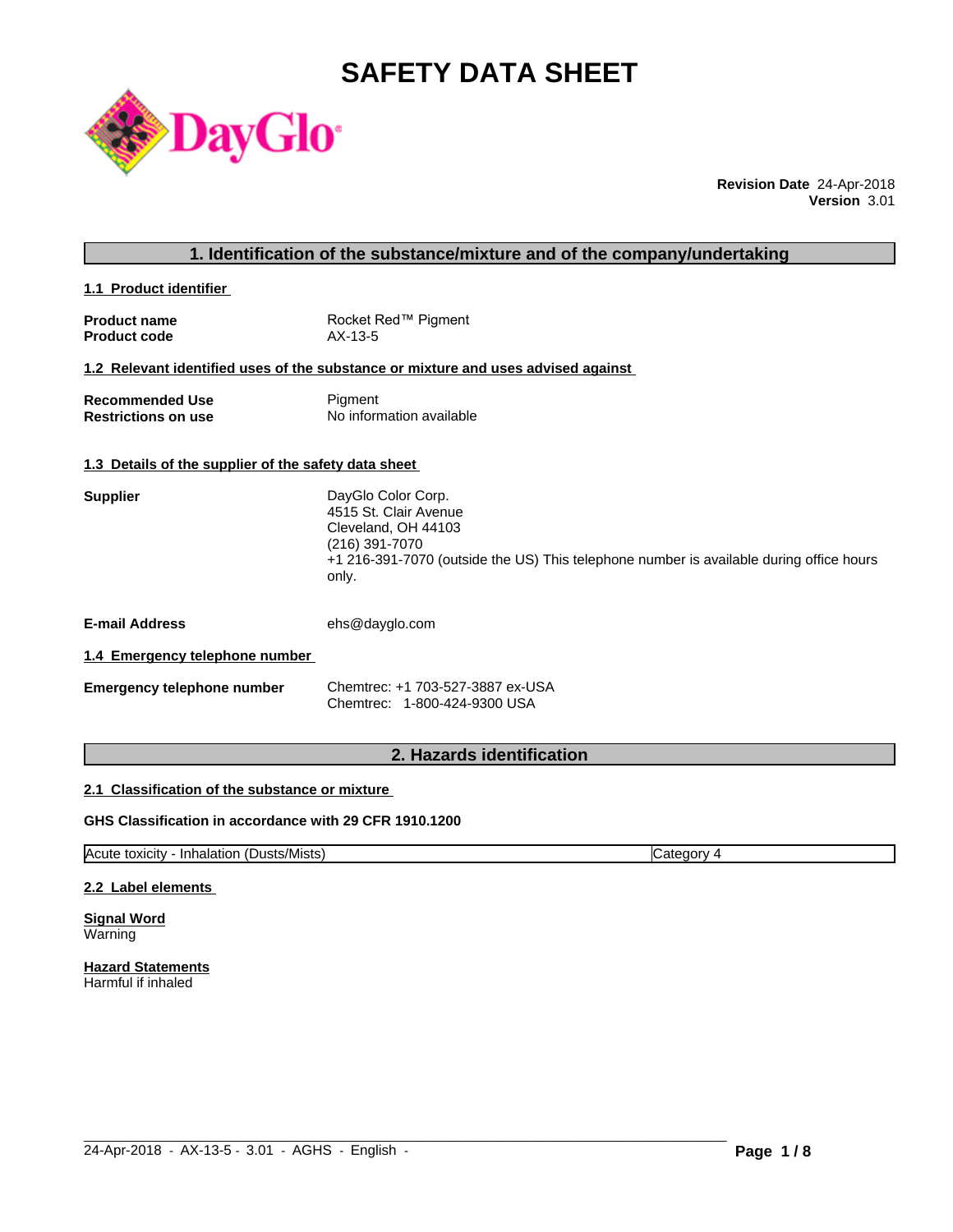

**Precautionary Statements - Prevention** Avoid breathing dust/fume/gas/mist/vapors/spray Use only outdoors or in a well-ventilated area

#### **Precautionary Statements - Response**

IF INHALED: Remove person to fresh air and keep comfortable for breathing Call a POISON CENTER or doctor if you feel unwell

#### **2.3. Other Hazards Hazards not otherwise classified (HNOC)** Not Applicable

**2.4 Other information** 

Not Applicable

**Unknown Acute Toxicity** <1% of the mixture consists of ingredient(s) of unknown toxicity

# **3. Composition/Information on Ingredients**

#### **Substance Mixture**

| Chemical<br>l Name                                                                              | CAS No.             | Mainht <sub>-</sub> % |  |  |
|-------------------------------------------------------------------------------------------------|---------------------|-----------------------|--|--|
| 4.4<br>: Red<br><b>Doole</b><br>. ۱. ب<br>sasiv<br>.                                            | -30-<br>3068-<br>ັບ |                       |  |  |
| tannes ahert e ze hladdiw naad sa t<br>: nercentage (concentration) of composition<br>∣h≙ ≙¥a∩t |                     |                       |  |  |

The exact percentage (concentration) of composition has been withheld as a trade secret.

# **4. First aid measures**

#### **4.1 Description of first-aid measures**

| <b>General advice</b>                                                                        | No information available.                                                                                                                                                                                               |  |  |  |
|----------------------------------------------------------------------------------------------|-------------------------------------------------------------------------------------------------------------------------------------------------------------------------------------------------------------------------|--|--|--|
| Eye contact                                                                                  | Immediately flush with plenty of water. After initial flushing, remove any contact lenses and<br>continue flushing for at least 15 minutes. Keep eye wide open while rinsing. If symptoms<br>persist, call a physician. |  |  |  |
| <b>Skin contact</b>                                                                          | Immediate medical attention is not required. Wash off with soap and water.                                                                                                                                              |  |  |  |
| <b>Inhalation</b>                                                                            | Immediate medical attention is not required. Move to fresh air.                                                                                                                                                         |  |  |  |
| <b>Ingestion</b>                                                                             | Do NOT induce vomiting. Drink plenty of water. Consult a physician.                                                                                                                                                     |  |  |  |
| 4.2 Most important symptoms and effects, both acute and delayed                              |                                                                                                                                                                                                                         |  |  |  |
| See Section 2.2, Label Elements and/or Section 11, Toxicological effects.<br><b>Symptoms</b> |                                                                                                                                                                                                                         |  |  |  |
| 4.3 Indication of any immediate medical attention and special treatment needed               |                                                                                                                                                                                                                         |  |  |  |
| Treat symptomatically.<br>Notes to physician                                                 |                                                                                                                                                                                                                         |  |  |  |
|                                                                                              |                                                                                                                                                                                                                         |  |  |  |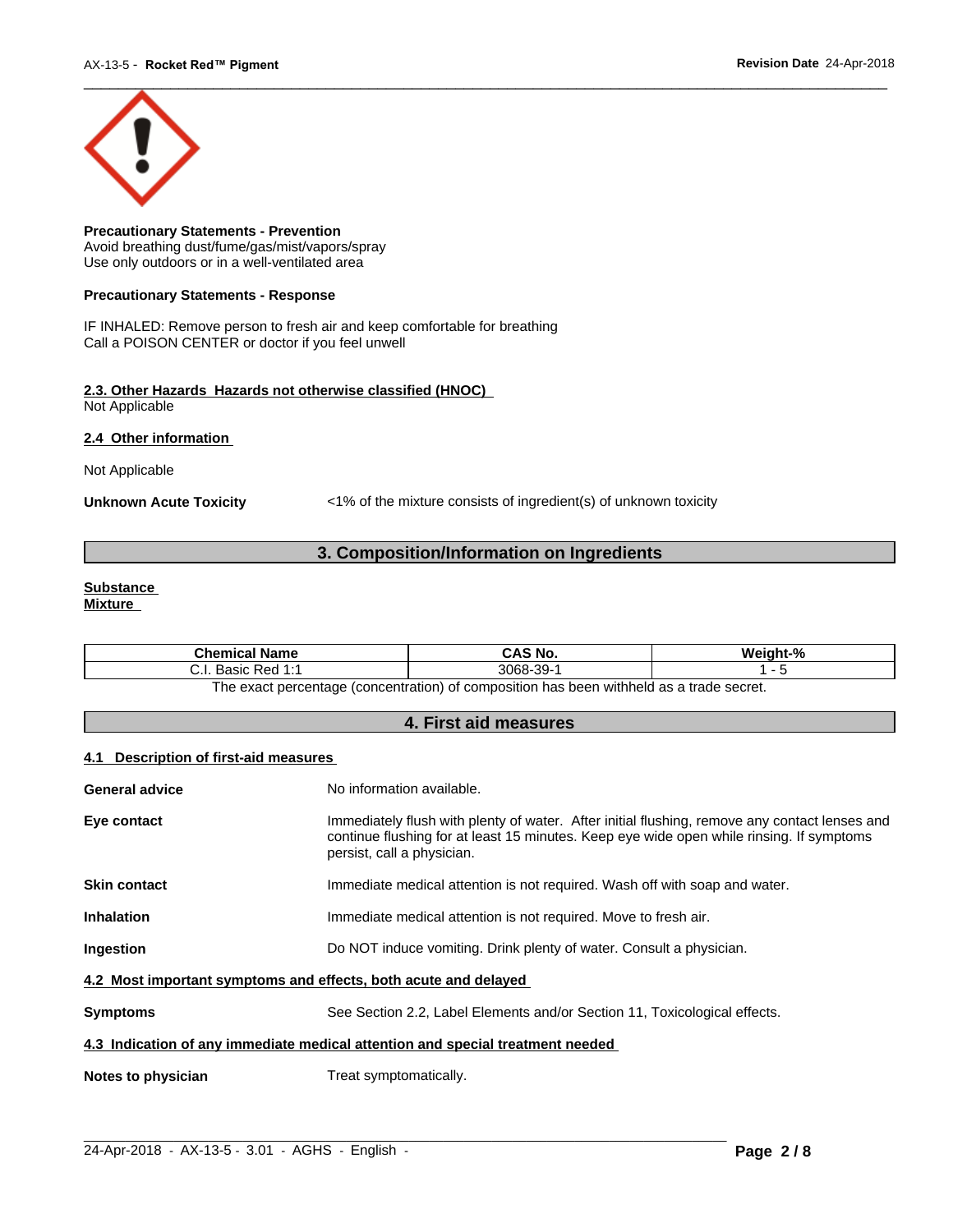# **5. Fire-Fighting Measures**

 $\overline{\phantom{a}}$  ,  $\overline{\phantom{a}}$  ,  $\overline{\phantom{a}}$  ,  $\overline{\phantom{a}}$  ,  $\overline{\phantom{a}}$  ,  $\overline{\phantom{a}}$  ,  $\overline{\phantom{a}}$  ,  $\overline{\phantom{a}}$  ,  $\overline{\phantom{a}}$  ,  $\overline{\phantom{a}}$  ,  $\overline{\phantom{a}}$  ,  $\overline{\phantom{a}}$  ,  $\overline{\phantom{a}}$  ,  $\overline{\phantom{a}}$  ,  $\overline{\phantom{a}}$  ,  $\overline{\phantom{a}}$ 

#### **5.1 Extinguishing media**

#### **Suitable extinguishing media**

Use extinguishing measures that are appropriate to local circumstances and the surrounding environment.

**Unsuitable Extinguishing Media** None.

### **5.2 Special hazards arising from the substance or mixture**

#### **Special Hazard**

None known based on information supplied.

**Hazardous Combustion Products** Carbon oxides. Nitrogen oxides (NOx). Oxides of sulfur.

#### **Explosion Data**

**Sensitivity to Mechanical Impact** None.

**Sensitivity to Static Discharge** Fine dust dispersed in air, in sufficient concentrations, and in the presence of an ignition source is a potential dust explosion hazard.

#### **5.3 Advice for firefighters**

As in any fire, wear self-contained breathing apparatus pressure-demand, MSHA/NIOSH (approved or equivalent) and full protective gear.

# **6. Accidental Release Measures**

#### **6.1 Personal precautions, protective equipment and emergency procedures**

Ensure adequate ventilation, especially in confined areas. Use personal protective equipment.

#### **6.2 Environmental precautions**

Dust deposits should not be allowed to accumulate on surfaces as these may form an explosive mixture if they are released into the atmosphere in sufficient concentration. Avoid dispersal of dust in the air (i.e., cleaning dusty surfaces with compressed air). Nonsparking tools should be used. Prevent product from entering drains.

#### **6.3 Methods and materials for containment and cleaning up**

| <b>Methods for Containment</b> | Prevent dust cloud. Cover powder spill with plastic sheet or tarp to minimize spreading.                                                                                                                                                                                                                                                                                                |  |  |
|--------------------------------|-----------------------------------------------------------------------------------------------------------------------------------------------------------------------------------------------------------------------------------------------------------------------------------------------------------------------------------------------------------------------------------------|--|--|
| Methods for cleaning up        | Avoid dust formation. Take precautionary measures against static discharges. Do not dry<br>sweep dust. Wet dust with water before sweeping or use a vacuum to collect dust. Use<br>personal protective equipment. Take up mechanically and collect in suitable container for<br>disposal. Prevent product from entering drains. Keep in suitable and closed containers for<br>disposal. |  |  |

### **7. Handling and storage**

#### **7.1 Precautions for safe handling**

| Advice on safe handling                                          | Avoid dust formation. Take precautionary measures against static discharges. Fine dust<br>dispersed in air may ignite. Wear personal protective equipment. |
|------------------------------------------------------------------|------------------------------------------------------------------------------------------------------------------------------------------------------------|
| <b>Hygiene measures</b>                                          | Handle in accordance with good industrial hygiene and safety practice.                                                                                     |
| 7.2 Conditions for safe storage, including any incompatibilities |                                                                                                                                                            |
| <b>Storage Conditions</b>                                        | Keep tightly closed in a dry and cool place.                                                                                                               |
| <b>Materials to Avoid</b>                                        | No materials to be especially mentioned.                                                                                                                   |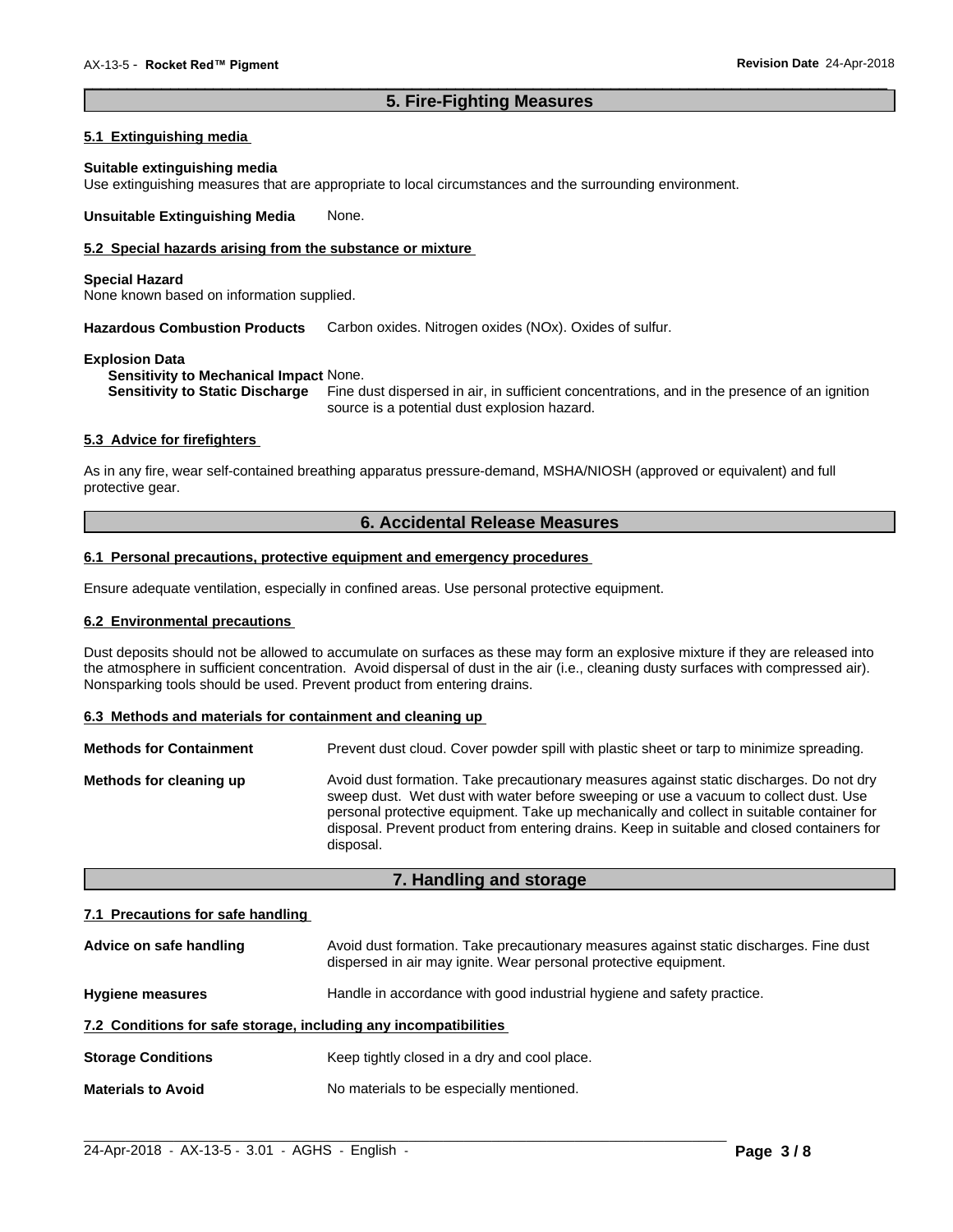# **8. Exposure controls/personal protection**

 $\overline{\phantom{a}}$  ,  $\overline{\phantom{a}}$  ,  $\overline{\phantom{a}}$  ,  $\overline{\phantom{a}}$  ,  $\overline{\phantom{a}}$  ,  $\overline{\phantom{a}}$  ,  $\overline{\phantom{a}}$  ,  $\overline{\phantom{a}}$  ,  $\overline{\phantom{a}}$  ,  $\overline{\phantom{a}}$  ,  $\overline{\phantom{a}}$  ,  $\overline{\phantom{a}}$  ,  $\overline{\phantom{a}}$  ,  $\overline{\phantom{a}}$  ,  $\overline{\phantom{a}}$  ,  $\overline{\phantom{a}}$ 

# **8.1 Exposure Guidelines**

### **8.2 Appropriate engineering controls**

| <b>Engineering Measures</b>   | <b>Showers</b><br>Eyewash stations<br>Ventilation systems.                                                     |
|-------------------------------|----------------------------------------------------------------------------------------------------------------|
|                               | 8.3 Individual protection measures, such as personal protective equipment                                      |
| <b>Eye/Face Protection</b>    | Safety glasses with side-shields.                                                                              |
| Skin and body protection      | Wear chemical resistant footwear and clothing such as gloves, an apron or a whole body<br>suit as appropriate. |
| <b>Respiratory protection</b> | . NIOSH/MSHA approved respiratory protection should be worn if exposure is anticipated.                        |
| <b>Hygiene measures</b>       | See section 7 for more information                                                                             |
|                               |                                                                                                                |

# **9. Physical and chemical properties**

#### **9.1 Information on basic physical and chemical properties**

| <b>Physical state</b>                       | Solid                                 |                          |                          |
|---------------------------------------------|---------------------------------------|--------------------------|--------------------------|
| Appearance                                  | Powder                                | Color                    | Red                      |
| Odor                                        | Pungent                               | <b>Odor Threshold</b>    | No information available |
| <b>Property</b>                             | <b>Values</b>                         | Remarks • Methods        |                          |
| рH                                          | Not Applicable                        |                          |                          |
| <b>Melting/freezing point</b>               | 110 °C / 230 °F                       |                          |                          |
| <b>Boiling point/boiling range</b>          | Not applicable                        | No information available |                          |
| <b>Flash Point</b>                          | Not Applicable                        | No information available |                          |
| <b>Evaporation rate</b>                     | Not Applicable                        | No information available |                          |
| Flammability (solid, gas)                   |                                       | No information available |                          |
| <b>Flammability Limits in Air</b>           |                                       |                          |                          |
| upper flammability limit                    |                                       | No information available |                          |
| lower flammability limit                    |                                       | No information available |                          |
| Vapor pressure                              |                                       |                          |                          |
| Vapor density                               |                                       | No information available |                          |
| <b>Specific Gravity</b>                     | 1.36                                  |                          |                          |
| <b>Water solubility</b>                     | Insoluble in water                    |                          |                          |
| Solubility in other solvents                |                                       | No information available |                          |
| <b>Partition coefficient</b>                |                                       | No information available |                          |
| <b>Autoignition temperature</b>             |                                       | No information available |                          |
| <b>Decomposition temperature</b>            |                                       | No information available |                          |
| <b>Viscosity, kinematic</b>                 |                                       | No information available |                          |
| Viscosity, dynamic                          |                                       | No information available |                          |
| <b>Explosive properties</b>                 | Fine dust dispersed in air may ignite |                          |                          |
| <b>Oxidizing Properties</b>                 |                                       | No information available |                          |
| 9.2 Other information                       |                                       |                          |                          |
| Volatile organic compounds (VOC)<br>content | None                                  |                          |                          |

# **10. Stability and Reactivity**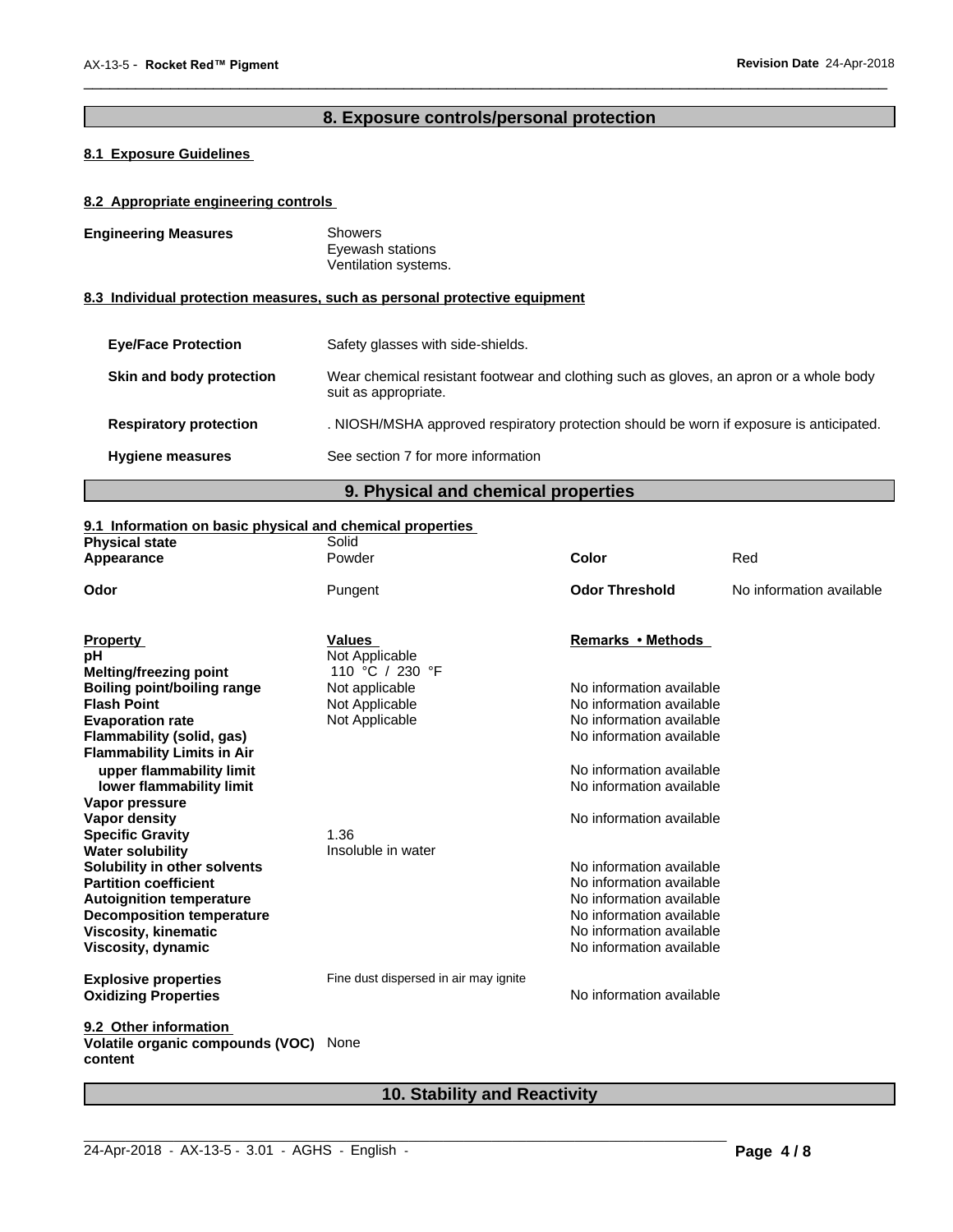#### **10.1 Reactivity**

No dangerous reaction known under conditions of normal use

### **10.2 Chemical stability**

Stable

.

#### **10.3 Possibility of hazardous reactions**

None under normal processing.

#### **10.4 Conditions to Avoid**

Dust formation. Take precautionary measures against static discharges.

#### **10.5 Incompatible Materials**

None known based on information supplied.

#### **10.6 Hazardous Decomposition Products**

None known based on information supplied.

# **11. Toxicological information**

 $\overline{\phantom{a}}$  ,  $\overline{\phantom{a}}$  ,  $\overline{\phantom{a}}$  ,  $\overline{\phantom{a}}$  ,  $\overline{\phantom{a}}$  ,  $\overline{\phantom{a}}$  ,  $\overline{\phantom{a}}$  ,  $\overline{\phantom{a}}$  ,  $\overline{\phantom{a}}$  ,  $\overline{\phantom{a}}$  ,  $\overline{\phantom{a}}$  ,  $\overline{\phantom{a}}$  ,  $\overline{\phantom{a}}$  ,  $\overline{\phantom{a}}$  ,  $\overline{\phantom{a}}$  ,  $\overline{\phantom{a}}$ 

#### **11.1 Acute toxicity**

#### **Numerical measures of toxicity: Product Information**

| LD50 Oral:  | <b>LD50 Dermal:</b> |
|-------------|---------------------|
| 16,000      | 23,000              |
| mg/kg (rat) | mg/kg (rat)         |

#### **The following values are calculated based on chapter 3.1 of the GHS document**

**Unknown Acute Toxicity** <1% of the mixture consists of ingredient(s) of unknown toxicity

**Oral LD50** 44,455.00 mg/kg **LC50 (Dust/Mist)** 4.72 mg/l

#### **Numerical measures of toxicity: Component Information**

| <b>Chemical Name</b>                                                                | LD50 Oral        | <b>LD50 Dermal</b>     | <b>LC50 Inhalation</b>   |
|-------------------------------------------------------------------------------------|------------------|------------------------|--------------------------|
| $\sim$<br>$Dod$ 4.4<br><b>Dooin</b><br><b>D</b> asic<br>$\mathsf{r}$ Req.i.<br>υ.ι. | Rat<br>449 mg/kg | ) mg/kg (Rat)<br>2,500 | 0.05<br>(4 hour)<br>ma/l |
| $3068 - 39 - 7$                                                                     |                  |                        |                          |

 $\_$  ,  $\_$  ,  $\_$  ,  $\_$  ,  $\_$  ,  $\_$  ,  $\_$  ,  $\_$  ,  $\_$  ,  $\_$  ,  $\_$  ,  $\_$  ,  $\_$  ,  $\_$  ,  $\_$  ,  $\_$  ,  $\_$  ,  $\_$  ,  $\_$  ,  $\_$  ,  $\_$  ,  $\_$  ,  $\_$  ,  $\_$  ,  $\_$  ,  $\_$  ,  $\_$  ,  $\_$  ,  $\_$  ,  $\_$  ,  $\_$  ,  $\_$  ,  $\_$  ,  $\_$  ,  $\_$  ,  $\_$  ,  $\_$  ,

#### **11.2 Information on toxicologicaleffects**

#### **Skin corrosion/irritation**

Product Information • May cause irritation Component Information • No information available

#### **Serious eye damage/eye irritation**

Product Information

• May cause irritation

Component Information

• No information available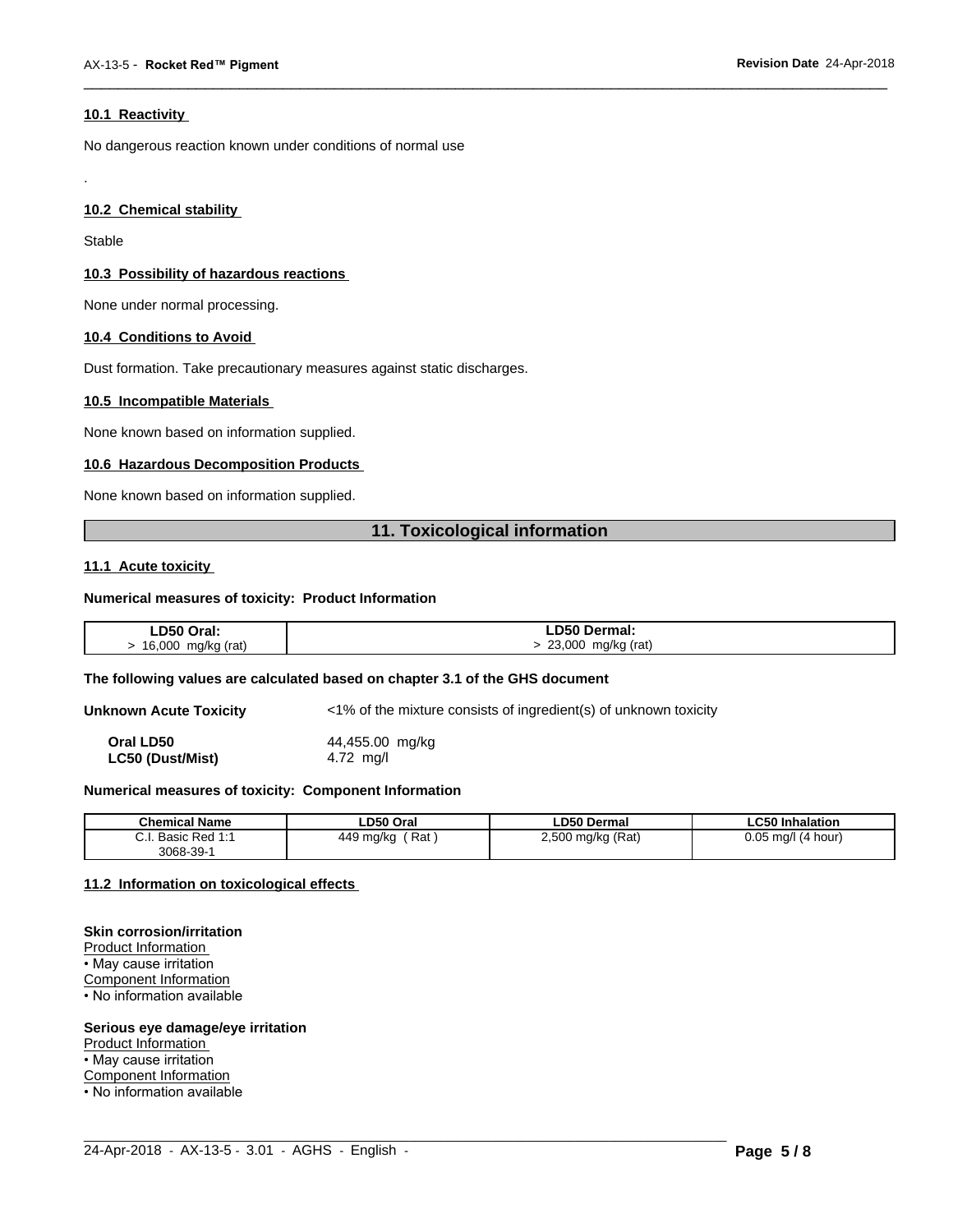#### **Respiratory or skin sensitization**

Product Information  $\overline{\cdot}$  May be harmful if inhaled Component Information • No information available

# **Germ cell mutagenicity**

Product Information • No information available Component Information • No information available

# **Carcinogenicity**

Product Information

• This product contains <0.1% free formaldehyde and may be capable of outgassing formaldehyde at levels in excess of OSHA's Action Level under some conditions of use. Formaldehyde is a known cancer hazard. Long term exposure may result in dermatitis or respiratory sensitization for sensitive individuals.Component Information

 $\overline{\phantom{a}}$  ,  $\overline{\phantom{a}}$  ,  $\overline{\phantom{a}}$  ,  $\overline{\phantom{a}}$  ,  $\overline{\phantom{a}}$  ,  $\overline{\phantom{a}}$  ,  $\overline{\phantom{a}}$  ,  $\overline{\phantom{a}}$  ,  $\overline{\phantom{a}}$  ,  $\overline{\phantom{a}}$  ,  $\overline{\phantom{a}}$  ,  $\overline{\phantom{a}}$  ,  $\overline{\phantom{a}}$  ,  $\overline{\phantom{a}}$  ,  $\overline{\phantom{a}}$  ,  $\overline{\phantom{a}}$ 

• No information available

#### **Reproductive toxicity**

Product Information • No information available

Component Information

• No information available

# **STOT - single exposure**

No information available

#### **STOT - repeated exposure**

• No known effect

#### **Other adverse effects**

Product Information • No information available Component Information

• No information available

# **Aspiration hazard**

Product Information • No information available

Component Information

• No information available

# **12. Ecological information**

#### **12.1 Toxicity**

**Ecotoxicity No information available** 

 $<$  1 % of the mixture consists of components(s) of unknown hazards to the aquatic environment

#### **Ecotoxicity effects**

#### **12.2 Persistence and degradability**

No information available.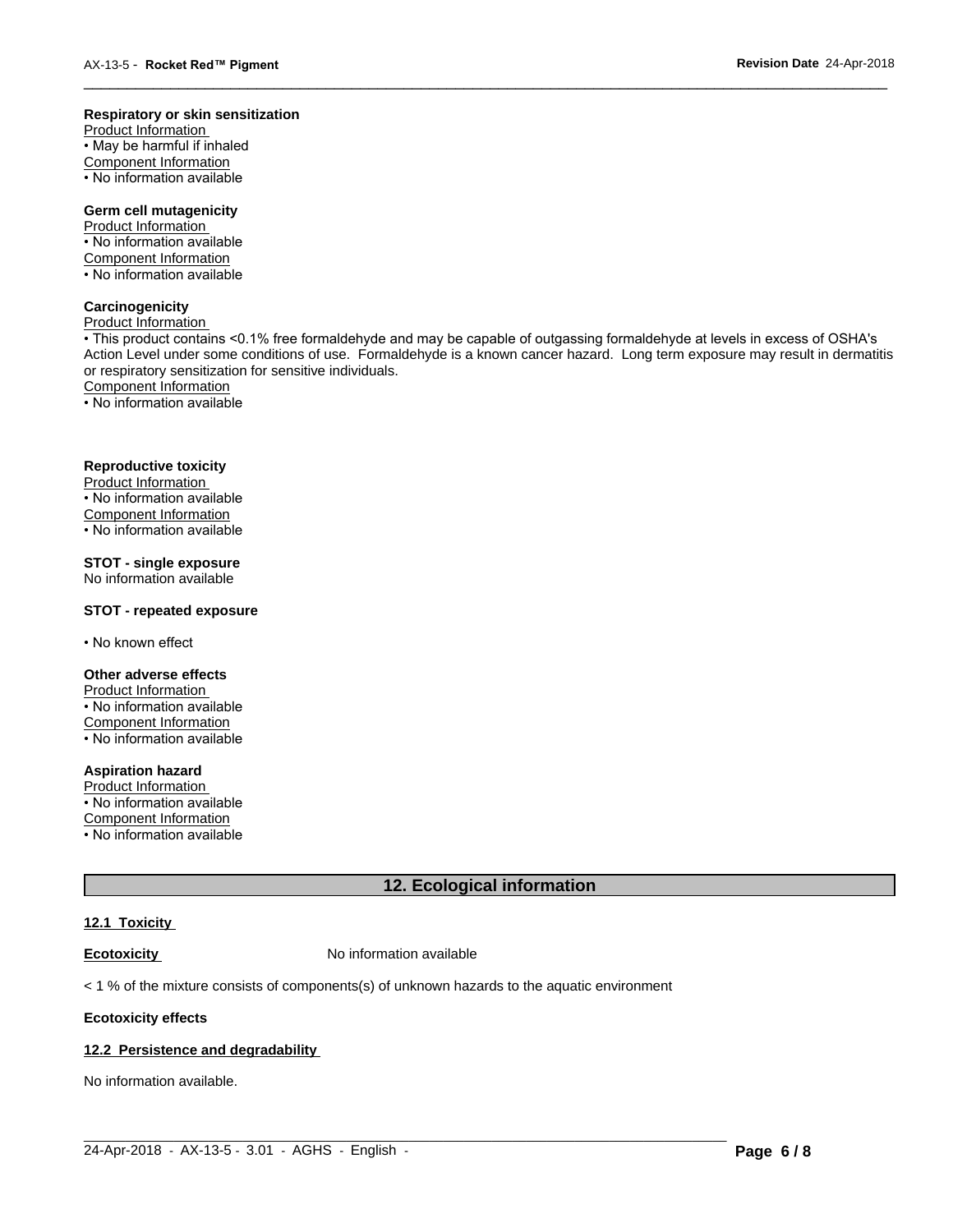#### **12.3 Bioaccumulative potential**

Discharge into the environment must be avoided

#### **12.4 Mobility in soil**

No information available.

#### **12.5 Other adverse effects**

No information available

### **13. Disposal Considerations**

 $\overline{\phantom{a}}$  ,  $\overline{\phantom{a}}$  ,  $\overline{\phantom{a}}$  ,  $\overline{\phantom{a}}$  ,  $\overline{\phantom{a}}$  ,  $\overline{\phantom{a}}$  ,  $\overline{\phantom{a}}$  ,  $\overline{\phantom{a}}$  ,  $\overline{\phantom{a}}$  ,  $\overline{\phantom{a}}$  ,  $\overline{\phantom{a}}$  ,  $\overline{\phantom{a}}$  ,  $\overline{\phantom{a}}$  ,  $\overline{\phantom{a}}$  ,  $\overline{\phantom{a}}$  ,  $\overline{\phantom{a}}$ 

#### **13.1 Waste treatment methods**

Dispose of in accordance with federal, state, and local regulations.

# **14. Transport Information**

| <b>DOT</b>  | Not regulated |
|-------------|---------------|
| <b>MEX</b>  | Not regulated |
| <b>IMDG</b> | Not regulated |
| <b>IATA</b> | Not regulated |

|                                | 15. Regulatory information |
|--------------------------------|----------------------------|
| 15.1 International Inventories |                            |
| <b>TSCA</b>                    | Complies                   |
| <b>DSL</b>                     | Complies                   |
| <b>EINECS/ELINCS</b>           | Complies                   |
| <b>ENCS</b>                    | $\blacksquare$             |
| <b>IECSC</b>                   | Complies                   |
| <b>KECL</b>                    | Complies                   |
| <b>PICCS</b>                   | Complies                   |
| <b>AICS</b>                    | Complies                   |
| <b>NZIoC</b>                   | ۰                          |

 **TSCA** - United States Toxic Substances Control Act Section 8(b) Inventory

 **DSL** - Canadian Domestic Substances List

 **EINECS/ELINCS** - European Inventory of Existing Chemical Substances/European List of Notified Chemical Substances

 **PICCS** - Philippines Inventory of Chemicals and Chemical Substances

 **ENCS** - Japan Existing and New Chemical Substances

 **IECSC** - China Inventory of Existing Chemical Substances

 **KECL** - Korean Existing and Evaluated Chemical Substances

 **PICCS** - Philippines Inventory of Chemicals and Chemical Substances

 **AICS** - Australian Inventory of Chemical Substances

 **NZIoC** - New Zealand Inventory of Chemicals

# **15.2 U.S. Federal Regulations**

# **SARA 313**

Section 313 of Title III of the Superfund Amendments and Reauthorization Act of 1986 (SARA). This product does not contain any chemicals which are subject to the reporting requirements of the Act and Title 40 of the Code of Federal Regulations, Part 372